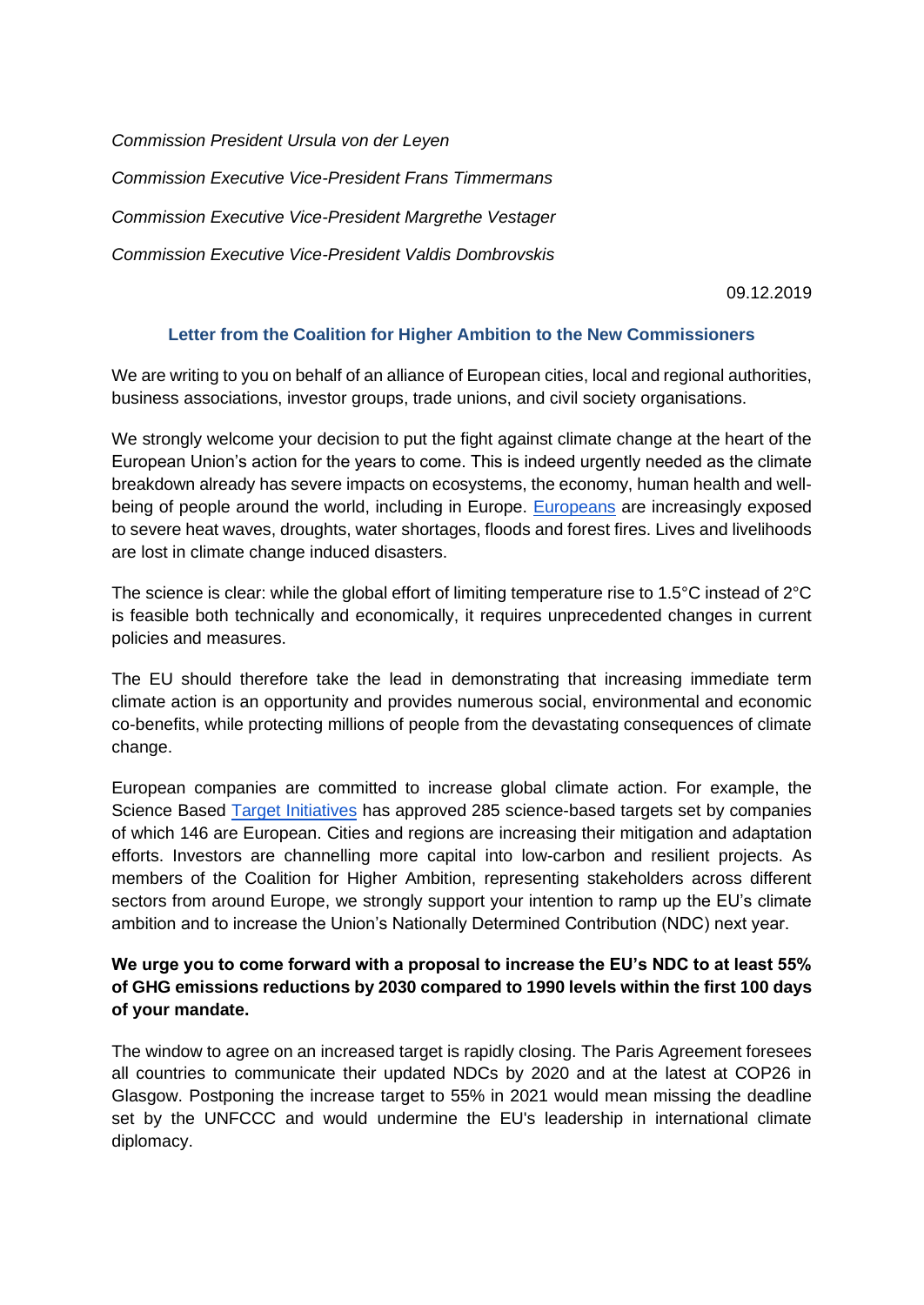Any target needs to go hand in hand with concrete policy measures and adequate financial means to ensure their implementation. Increased targets must be accompanied by effective policies and measures for energy efficiency, energy demand reduction and renewable energy for smart sector integration through clean electricity of heating, cooling, transport and industry, as well in the industrial, agriculture and land use sectors. Such implementation needs to ensure the transition is just and fair. It needs to provide support for regions highly affected both by climate change and by decarbonization measures to reduce emissions, such as the peripheral and maritime regions and regions depending on coal mining.

In order to achieve the just and fair transition towards a net zero GHG emissions society, any policy or measure should be accompanied by a solidarity mechanism to support most vulnerable sectors and regions. It should provide adequate social protection and training programmes to accompany communities and workers in their transition and should involve local communities and social partners in the policy process. Transition measures should also be territorially balanced, adequately funded and based on the efficient use of local renewable sources.

We are confident you will take these urgent calls into due account and count on you to secure the protection of our planet, the well-being of Europe's citizens and the competitiveness of our innovative industries.

We remain at your disposal to further discuss ways to deliver an inclusive and sustainable climate transition in Europe.

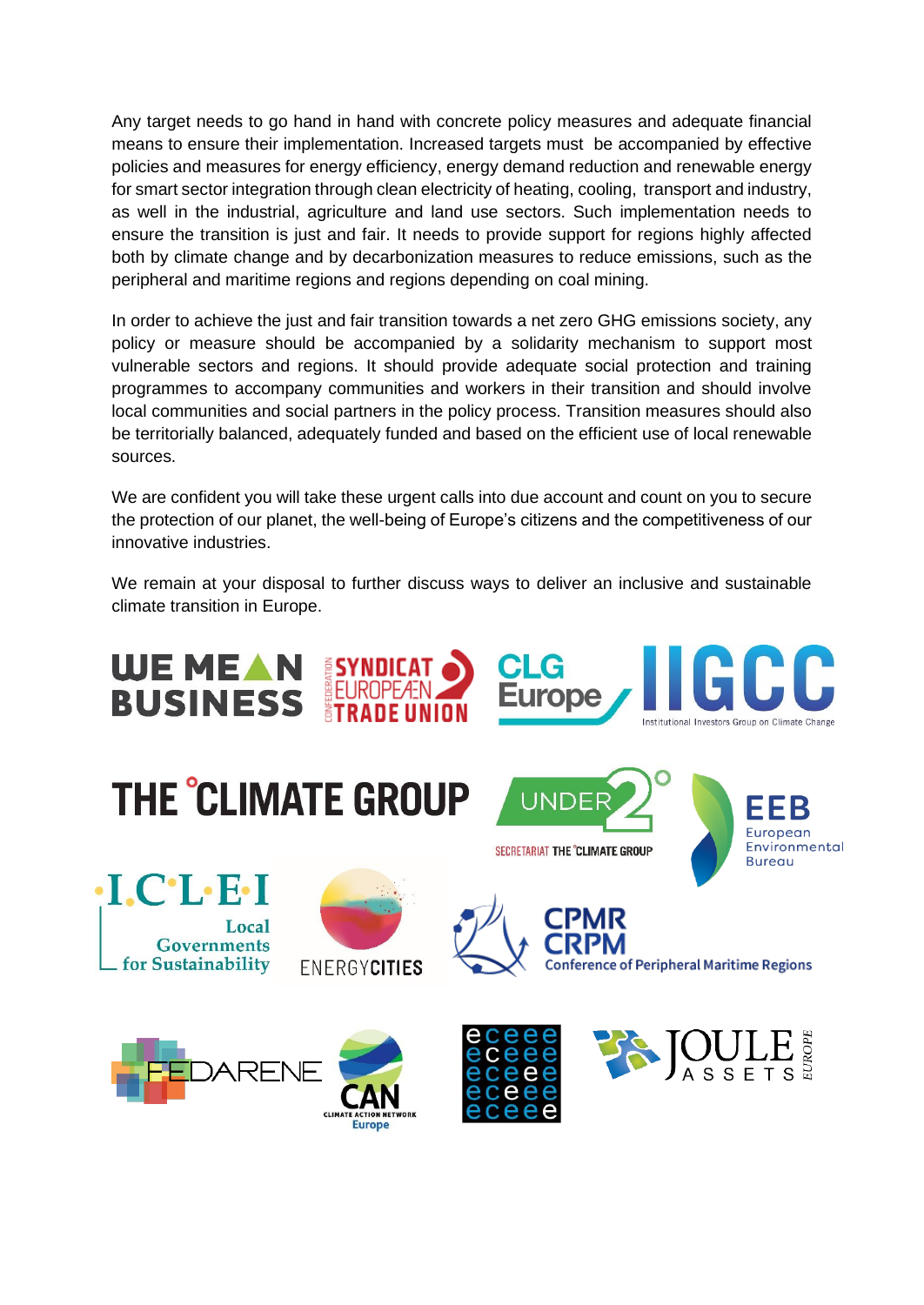

eco-union

**Creating an Energy-Efficient Europe**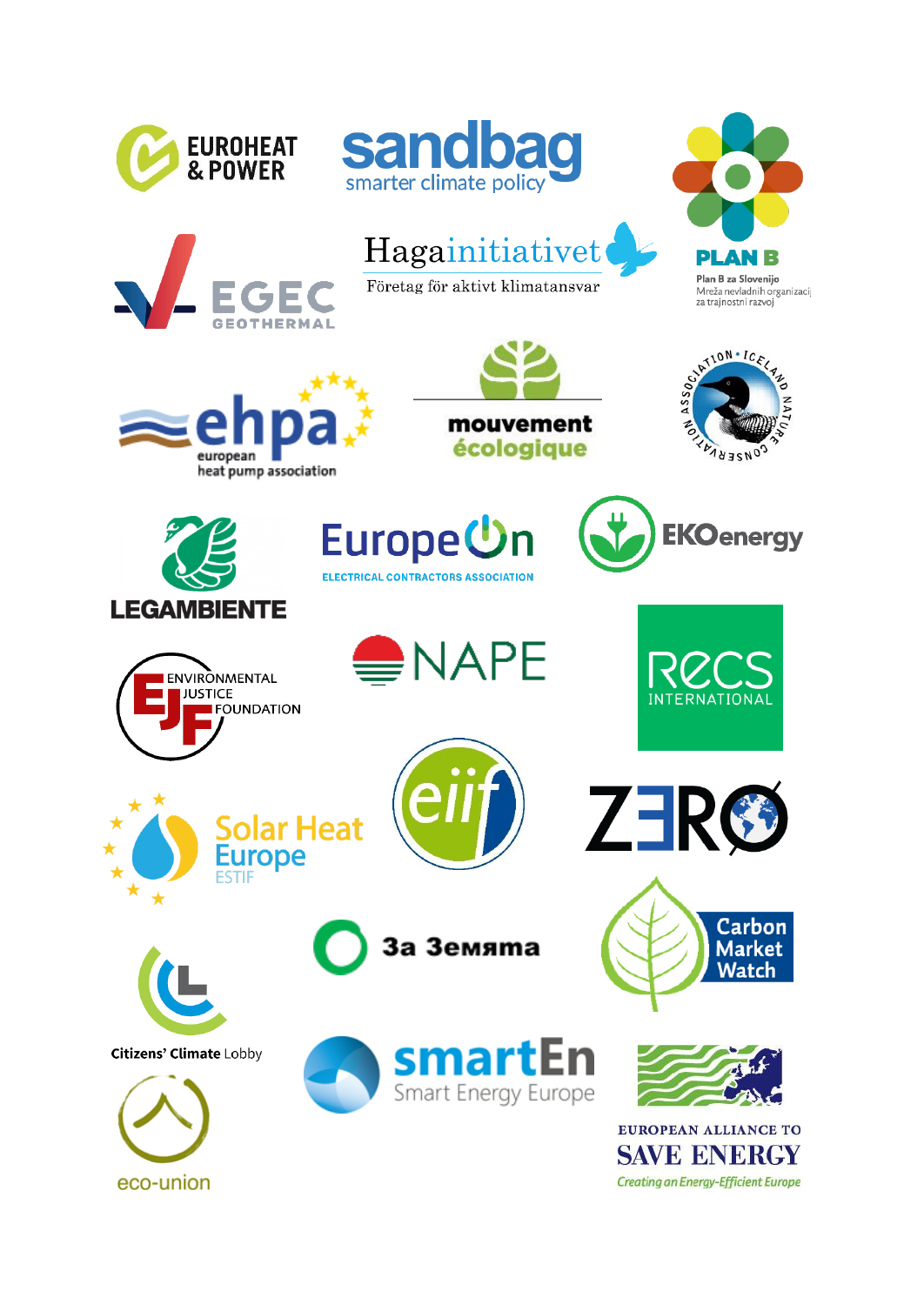## **Signatories**

Carbon Market Watch

CAN Europe

CCL - Citizens' Climate Lobby Europe

CLG Europe – Corporate Leaders Group Europe

CPMR - Conference of Peripheral Maritime Regions

Eceee - European Council for an Energy Efficient Economy

eco-union

EEB - European Environment Bureau

EGEC - European Geothermal Energy Council

EHPA - European Heat Pump Association

EiiF - European Industrial Insulation Foundation

**EKOenergy** 

Energy Cities

Environmental Association "Za Zemiata" / FoE Bulgaria

Environmental Justice Foundation

EU-ASE - European Alliance to Save Energy

EUROHEAT& POWER

EuropeOn - European Electrical Contractors' Association

ETUC - European Trade Union Confederation

FEDARENE – European Federation of Agencies and Regions for Energy and the **Environment** 

Haga Initiative

Iceland Nature Conservation Association

ICLEI - Local Governments for Sustainability

IIGCC - Institutional Investors Group on Climate Change

Legambiente